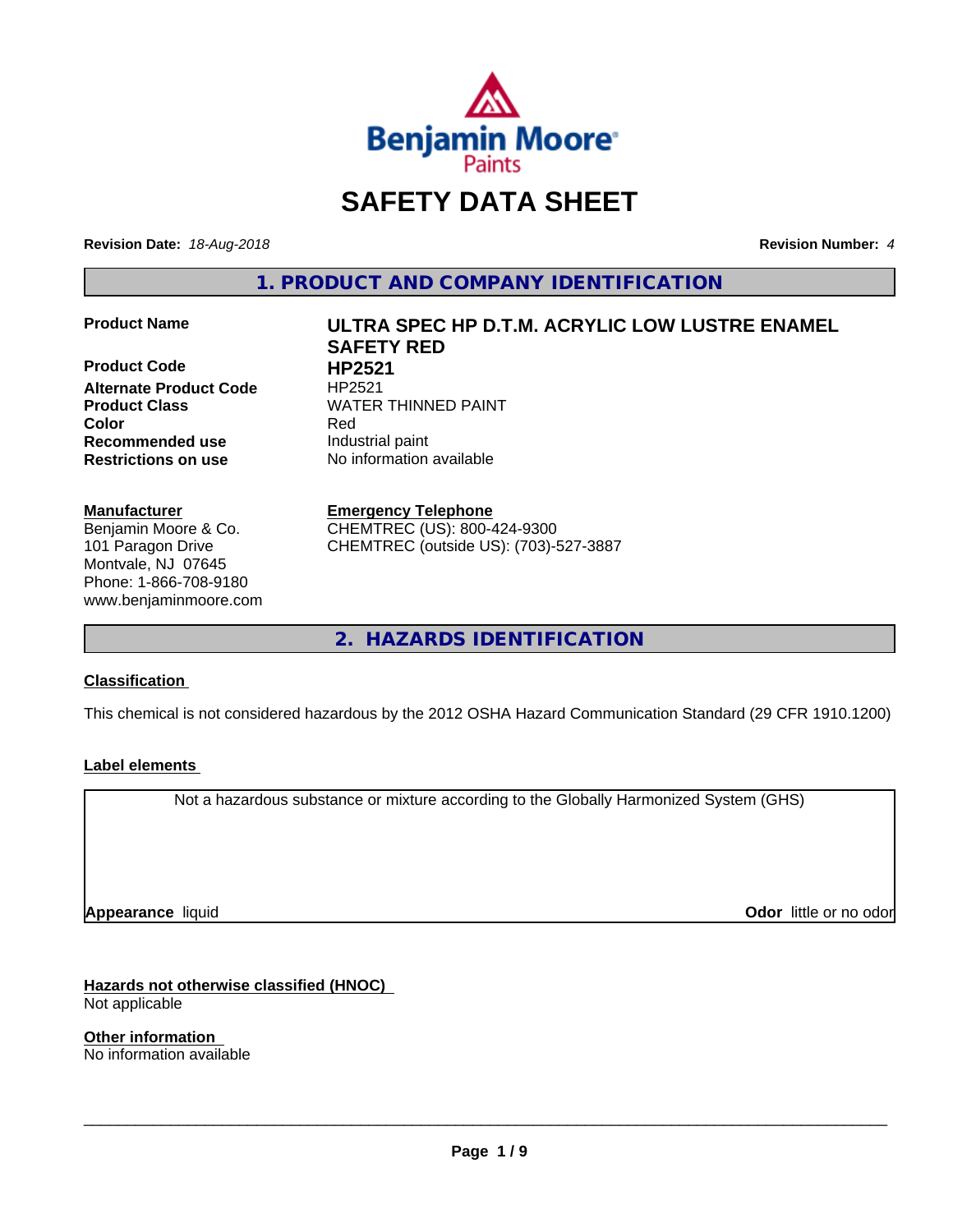## **3. COMPOSITION INFORMATION ON COMPONENTS**

| <b>Chemical name</b>                          | CAS No.    | Weight-% |
|-----------------------------------------------|------------|----------|
| 2,2,4-trimethyl-1,3-propanediol diisobutyrate | 6846-50-0  |          |
| Zinc phosphate                                | 7779-90-0  |          |
| Titanium dioxide                              | 13463-67-7 | v.J      |

|                                                  | 4. FIRST AID MEASURES                                                                                    |
|--------------------------------------------------|----------------------------------------------------------------------------------------------------------|
| <b>General Advice</b>                            | No hazards which require special first aid measures.                                                     |
| <b>Eye Contact</b>                               | Rinse thoroughly with plenty of water for at least 15 minutes and consult a<br>physician.                |
| <b>Skin Contact</b>                              | Wash off immediately with soap and plenty of water while removing all<br>contaminated clothes and shoes. |
| <b>Inhalation</b>                                | Move to fresh air. If symptoms persist, call a physician.                                                |
| Ingestion                                        | Clean mouth with water and afterwards drink plenty of water. Consult a physician<br>if necessary.        |
| <b>Most Important</b><br><b>Symptoms/Effects</b> | None known.                                                                                              |
| <b>Notes To Physician</b>                        | Treat symptomatically.                                                                                   |

**5. FIRE-FIGHTING MEASURES**

| Use extinguishing measures that are appropriate to local<br>circumstances and the surrounding environment.                                   |
|----------------------------------------------------------------------------------------------------------------------------------------------|
| As in any fire, wear self-contained breathing apparatus<br>pressure-demand, MSHA/NIOSH (approved or equivalent)<br>and full protective gear. |
| Closed containers may rupture if exposed to fire or<br>extreme heat.                                                                         |
| No.                                                                                                                                          |
| No.                                                                                                                                          |
| 250<br>121<br><b>PMCC</b>                                                                                                                    |
|                                                                                                                                              |
| Not applicable                                                                                                                               |
|                                                                                                                                              |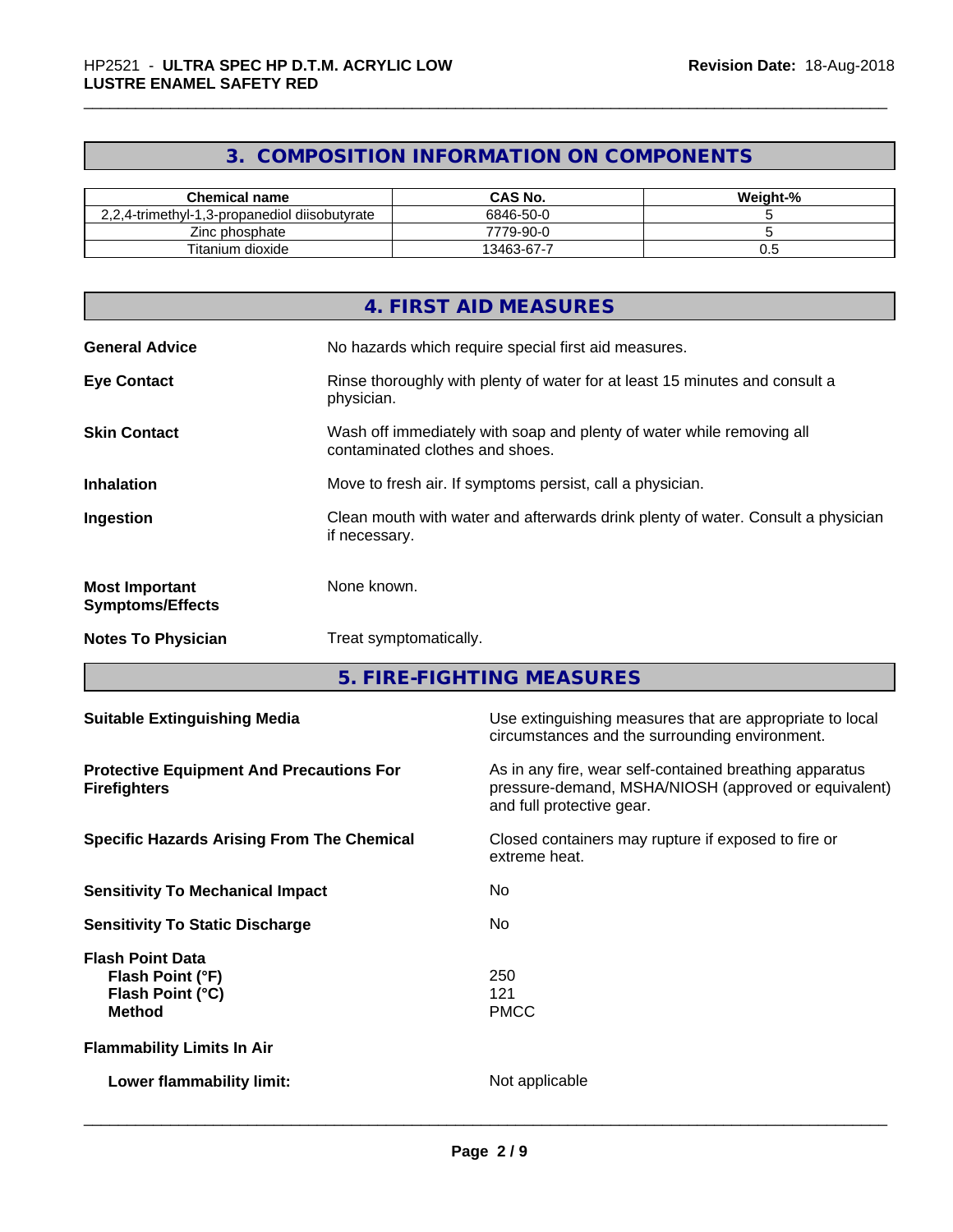#### **Upper flammability limit:** Not applicable

| <u>NFPA</u> | Health: | <b>Flammability: 0</b> | <b>Instability: 0</b> | <b>Special: Not Applicable</b> |  |
|-------------|---------|------------------------|-----------------------|--------------------------------|--|
| .           |         |                        |                       |                                |  |

#### **NFPA Legend**

- 0 Not Hazardous
- 1 Slightly
- 2 Moderate
- 3 High
- 4 Severe

*The ratings assigned are only suggested ratings, the contractor/employer has ultimate responsibilities for NFPA ratings where this system is used.*

*Additional information regarding the NFPA rating system is available from the National Fire Protection Agency (NFPA) at www.nfpa.org.*

#### **6. ACCIDENTAL RELEASE MEASURES**

| <b>Personal Precautions</b>                                                                                                            | Avoid contact with skin, eyes and clothing. Ensure adequate ventilation.                                                                                                         |
|----------------------------------------------------------------------------------------------------------------------------------------|----------------------------------------------------------------------------------------------------------------------------------------------------------------------------------|
| <b>Other Information</b>                                                                                                               | Prevent further leakage or spillage if safe to do so.                                                                                                                            |
| <b>Environmental precautions</b>                                                                                                       | See Section 12 for additional Ecological Information.                                                                                                                            |
| Soak up with inert absorbent material. Sweep up and shovel into suitable<br><b>Methods for Cleaning Up</b><br>containers for disposal. |                                                                                                                                                                                  |
|                                                                                                                                        | 7. HANDLING AND STORAGE                                                                                                                                                          |
| <b>Handling</b>                                                                                                                        | Avoid contact with skin, eyes and clothing. Avoid breathing vapors, spray mists or<br>sanding dust. In case of insufficient ventilation, wear suitable respiratory<br>equipment. |
|                                                                                                                                        |                                                                                                                                                                                  |

**Storage Storage Keep container tightly closed. Keep out of the reach of children.** 

**Incompatible Materials** No information available

### **8. EXPOSURE CONTROLS/PERSONAL PROTECTION**

#### **Exposure Limits**

| ----<br>-------<br>ншсаг<br>παπιτ                    | ----<br>. .<br>זוטטר        | <b>DEI</b><br>$\mathbf{r}$<br>-- |
|------------------------------------------------------|-----------------------------|----------------------------------|
| $- \cdot$ .<br>minm<br>∣itai<br>dioxide ^<br>,,,,,,, | ٦M.<br>$-1$<br>.na/m°<br>ັບ | $m \alpha/m$<br>' WL<br>، س      |

#### **Legend**

ACGIH - American Conference of Governmental Industrial Hygienists Exposure Limits OSHA - Occupational Safety & Health Administration Exposure Limits N/E - Not Established

**Engineering Measures** Ensure adequate ventilation, especially in confined areas.

 $\overline{\phantom{a}}$  ,  $\overline{\phantom{a}}$  ,  $\overline{\phantom{a}}$  ,  $\overline{\phantom{a}}$  ,  $\overline{\phantom{a}}$  ,  $\overline{\phantom{a}}$  ,  $\overline{\phantom{a}}$  ,  $\overline{\phantom{a}}$  ,  $\overline{\phantom{a}}$  ,  $\overline{\phantom{a}}$  ,  $\overline{\phantom{a}}$  ,  $\overline{\phantom{a}}$  ,  $\overline{\phantom{a}}$  ,  $\overline{\phantom{a}}$  ,  $\overline{\phantom{a}}$  ,  $\overline{\phantom{a}}$ 

#### **Personal Protective Equipment**

| <b>Eye/Face Protection</b> | Safety glasses with side-shields.          |
|----------------------------|--------------------------------------------|
| <b>Skin Protection</b>     | Protective gloves and impervious clothing. |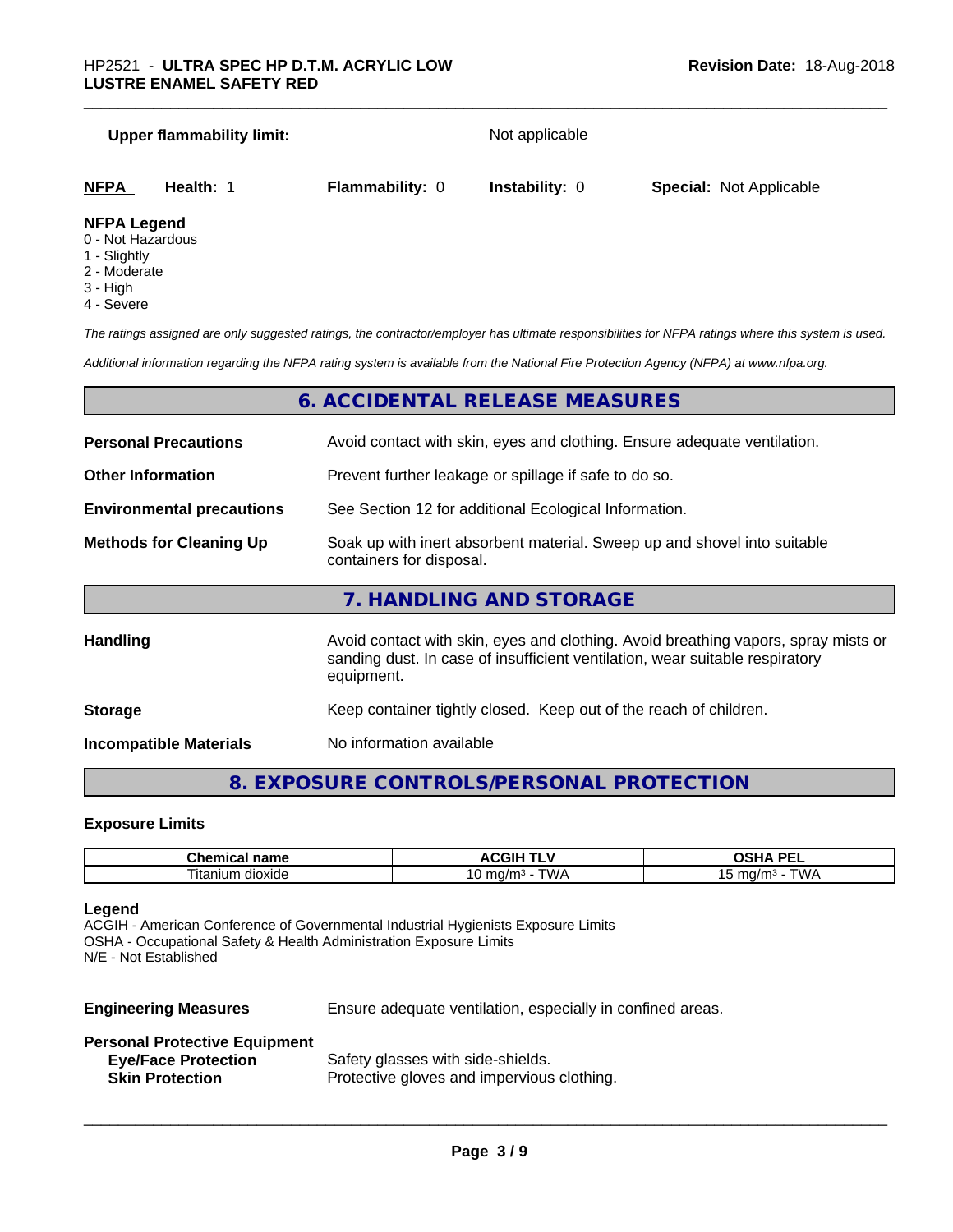**Respiratory Protection** In case of insufficient ventilation wear suitable respiratory equipment.

**Hygiene Measures** Avoid contact with skin, eyes and clothing. Remove and wash contaminated clothing before re-use. Wash thoroughly after handling.

#### **9. PHYSICAL AND CHEMICAL PROPERTIES**

**Appearance** liquid **Odor** little or no odor **Odor Threshold** No information available **Density (Ibs/gal)** 8.9 - 9.2 **Specific Gravity** 1.07 - 1.10 **pH** No information available **Viscosity (cps)** No information available **Solubility(ies)** No information available **Evaporation Rate No information available No information available Vapor pressure @20 °C (kPa)** No information available **Vapor density No information available No** information available **Wt. % Solids** 40 - 50 **Vol. % Solids Wt. % Volatiles** 50 - 60 **Vol. % Volatiles** 55 - 65 **VOC Regulatory Limit (g/L)** < 150 **Boiling Point (°F)** 212 **Boiling Point (°C)** 100 **Freezing Point (°F)** 32 **Freezing Point (°C)** 0 **Flash Point (°F) Flash Point (°C)** 121 **Method** PMCC **Flammability (solid, gas)** Not applicable<br> **Upper flammability limit:** Not applicable **Upper flammability limit: Lower flammability limit:** Not applicable **Autoignition Temperature (°F)** No information available **Autoignition Temperature (°C)** No information available **Decomposition Temperature (°F)** No information available **Decomposition Temperature (°C)** No information available **Partition coefficient Contract Contract Contract Contract Contract Contract Contract Contract Contract Contract Contract Contract Contract Contract Contract Contract Contract Contract Contract Contract Contract Contract** 

**No information available** 

#### **10. STABILITY AND REACTIVITY**

| <b>Reactivity</b>                       | Not Applicable                           |
|-----------------------------------------|------------------------------------------|
| <b>Chemical Stability</b>               | Stable under normal conditions.          |
| <b>Conditions to avoid</b>              | Prevent from freezing.                   |
| <b>Incompatible Materials</b>           | No materials to be especially mentioned. |
| <b>Hazardous Decomposition Products</b> | None under normal use.                   |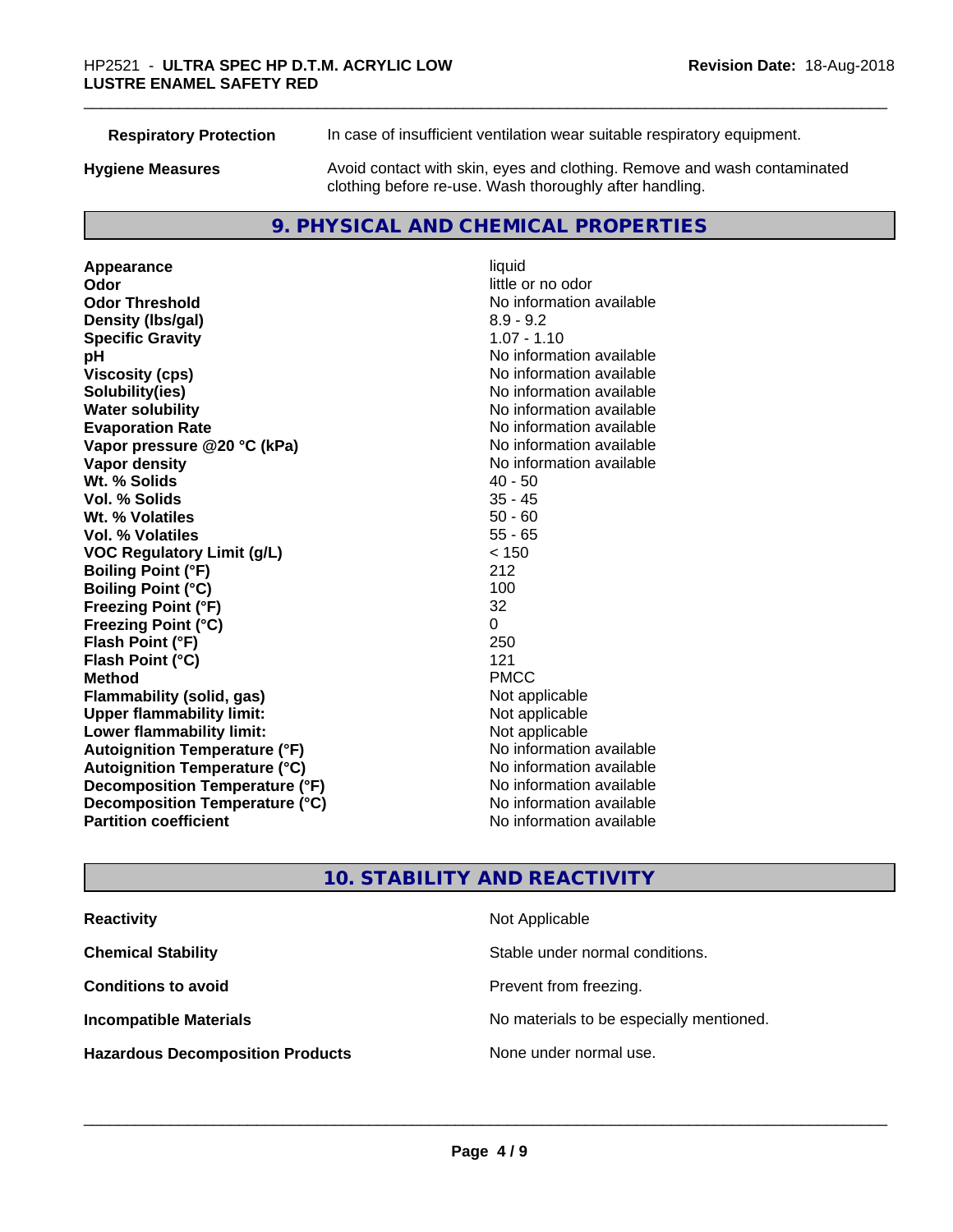| HP2521 - ULTRA SPEC HP D.T.M. ACRYLIC LOW<br>Revision Date: 18-Aug-2018<br><b>LUSTRE ENAMEL SAFETY RED</b>                                                                                                                                                                                                                        |                                                                                                                                                                                                                                                                                                                                            |                                                                                   |
|-----------------------------------------------------------------------------------------------------------------------------------------------------------------------------------------------------------------------------------------------------------------------------------------------------------------------------------|--------------------------------------------------------------------------------------------------------------------------------------------------------------------------------------------------------------------------------------------------------------------------------------------------------------------------------------------|-----------------------------------------------------------------------------------|
| Possibility of hazardous reactions                                                                                                                                                                                                                                                                                                |                                                                                                                                                                                                                                                                                                                                            | None under normal conditions of use.                                              |
|                                                                                                                                                                                                                                                                                                                                   | 11. TOXICOLOGICAL INFORMATION                                                                                                                                                                                                                                                                                                              |                                                                                   |
| <b>Product Information</b>                                                                                                                                                                                                                                                                                                        |                                                                                                                                                                                                                                                                                                                                            |                                                                                   |
| Information on likely routes of exposure                                                                                                                                                                                                                                                                                          |                                                                                                                                                                                                                                                                                                                                            |                                                                                   |
| <b>Principal Routes of Exposure</b>                                                                                                                                                                                                                                                                                               | Eye contact, skin contact and inhalation.                                                                                                                                                                                                                                                                                                  |                                                                                   |
| <b>Acute Toxicity</b>                                                                                                                                                                                                                                                                                                             |                                                                                                                                                                                                                                                                                                                                            |                                                                                   |
| <b>Product Information</b>                                                                                                                                                                                                                                                                                                        | No information available                                                                                                                                                                                                                                                                                                                   |                                                                                   |
|                                                                                                                                                                                                                                                                                                                                   | Symptoms related to the physical, chemical and toxicological characteristics                                                                                                                                                                                                                                                               |                                                                                   |
| <b>Symptoms</b>                                                                                                                                                                                                                                                                                                                   | No information available                                                                                                                                                                                                                                                                                                                   |                                                                                   |
|                                                                                                                                                                                                                                                                                                                                   | Delayed and immediate effects as well as chronic effects from short and long-term exposure                                                                                                                                                                                                                                                 |                                                                                   |
| Eye contact<br><b>Skin contact</b>                                                                                                                                                                                                                                                                                                | May cause slight irritation.<br>skin and cause irritation.                                                                                                                                                                                                                                                                                 | Substance may cause slight skin irritation. Prolonged or repeated contact may dry |
| Inhalation<br>Ingestion<br><b>Sensitization</b><br><b>Neurological Effects</b><br><b>Mutagenic Effects</b><br><b>Reproductive Effects</b><br><b>Developmental Effects</b><br><b>Target organ effects</b><br><b>STOT - single exposure</b><br><b>STOT - repeated exposure</b><br>Other adverse effects<br><b>Aspiration Hazard</b> | May cause irritation of respiratory tract.<br>No information available<br>No information available.<br>No information available.<br>No information available.<br>No information available.<br>No information available.<br>No information available.<br>No information available.<br>No information available.<br>No information available | Ingestion may cause gastrointestinal irritation, nausea, vomiting and diarrhea.   |
| <b>Numerical measures of toxicity</b>                                                                                                                                                                                                                                                                                             |                                                                                                                                                                                                                                                                                                                                            |                                                                                   |
|                                                                                                                                                                                                                                                                                                                                   | The following values are calculated based on chapter 3.1 of the GHS document                                                                                                                                                                                                                                                               |                                                                                   |
| <b>ATEmix (oral)</b><br><b>ATEmix (dermal)</b>                                                                                                                                                                                                                                                                                    | 47531 mg/kg<br>180466                                                                                                                                                                                                                                                                                                                      |                                                                                   |
| <b>Component Information</b>                                                                                                                                                                                                                                                                                                      |                                                                                                                                                                                                                                                                                                                                            |                                                                                   |
| 2,2,4-trimethyl-1,3-propanediol diisobutyrate<br>LD50 Oral: > 3,200 mg/kg (Rat) vendor data<br>LC50 Inhalation (Vapor): $> 5.3$ mg/L (Rat)<br>Titanium dioxide<br>LD50 Oral: > 10000 mg/kg (Rat)                                                                                                                                  |                                                                                                                                                                                                                                                                                                                                            |                                                                                   |

#### **Carcinogenicity**

*The information below indicateswhether each agency has listed any ingredient as a carcinogen:.*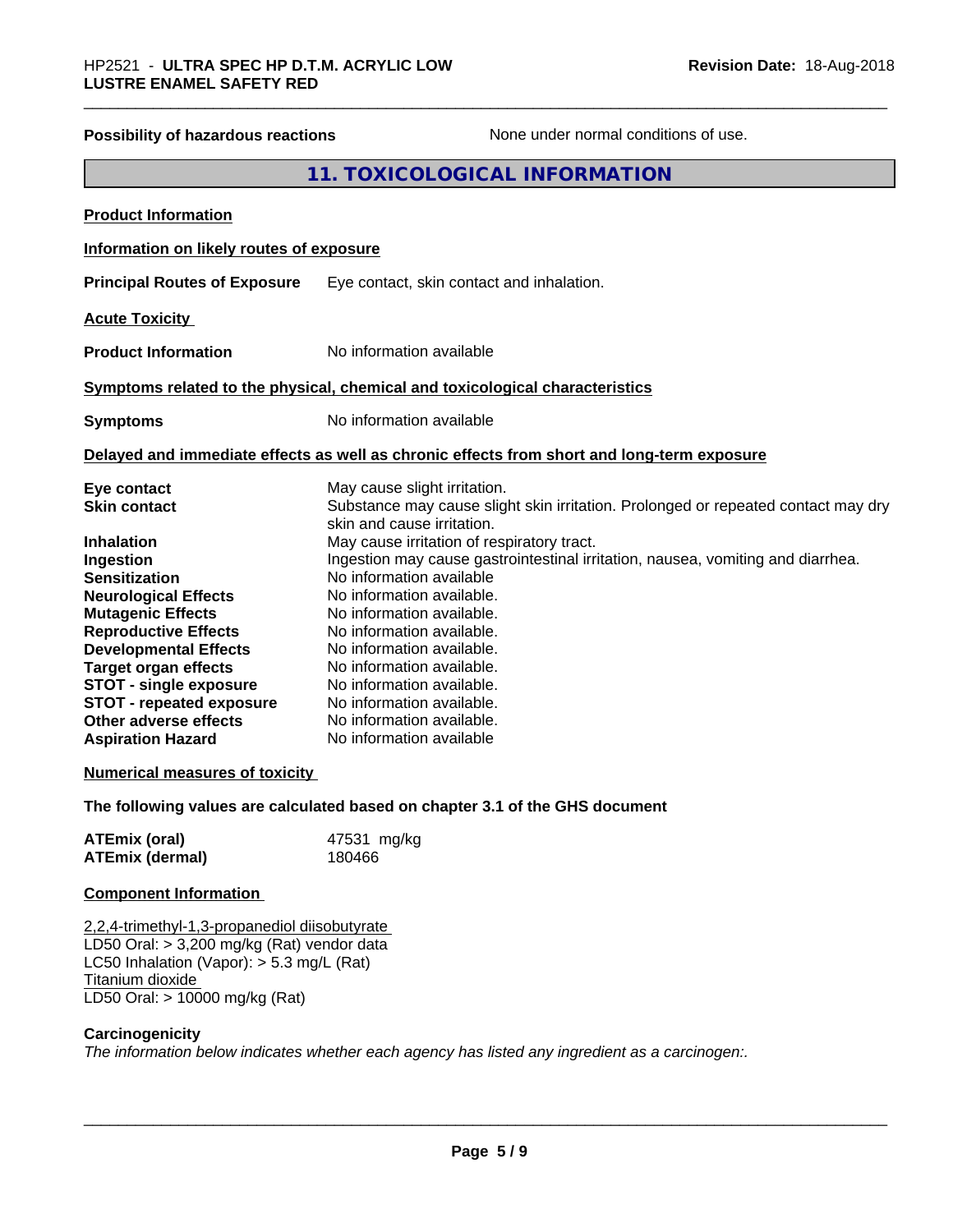## \_\_\_\_\_\_\_\_\_\_\_\_\_\_\_\_\_\_\_\_\_\_\_\_\_\_\_\_\_\_\_\_\_\_\_\_\_\_\_\_\_\_\_\_\_\_\_\_\_\_\_\_\_\_\_\_\_\_\_\_\_\_\_\_\_\_\_\_\_\_\_\_\_\_\_\_\_\_\_\_\_\_\_\_\_\_\_\_\_\_\_\_\_ HP2521 - **ULTRA SPEC HP D.T.M. ACRYLIC LOW LUSTRE ENAMEL SAFETY RED**

| <b>Chemical name</b>                       | <b>IARC</b>          | <b>NTP</b> | OSHA   |
|--------------------------------------------|----------------------|------------|--------|
|                                            | 2B<br>Possible Human |            | Listed |
| . . <del>. .</del><br>dioxide<br>l itanıum | Carcinogen           |            |        |

• Although IARC has classified titanium dioxide as possibly carcinogenic to humans (2B), their summary concludes: "No significant exposure to titanium dioxide is thought to occur during the use of products in which titanium dioxide is bound to other materials, such as paint."

#### **Legend**

IARC - International Agency for Research on Cancer NTP - National Toxicity Program OSHA - Occupational Safety & Health Administration

**12. ECOLOGICAL INFORMATION**

#### **Ecotoxicity Effects**

The environmental impact of this product has not been fully investigated.

#### **Product Information**

## **Acute Toxicity to Fish**

No information available

#### **Acute Toxicity to Aquatic Invertebrates**

No information available

#### **Acute Toxicity to Aquatic Plants**

No information available

#### **Persistence / Degradability**

No information available.

#### **Bioaccumulation**

No information available.

#### **Mobility in Environmental Media**

No information available.

#### **Ozone**

No information available

#### **Component Information**

#### **Acute Toxicity to Fish**

Titanium dioxide  $LC50:$  > 1000 mg/L (Fathead Minnow - 96 hr.)

#### **Acute Toxicity to Aquatic Invertebrates**

No information available

#### **Acute Toxicity to Aquatic Plants**

No information available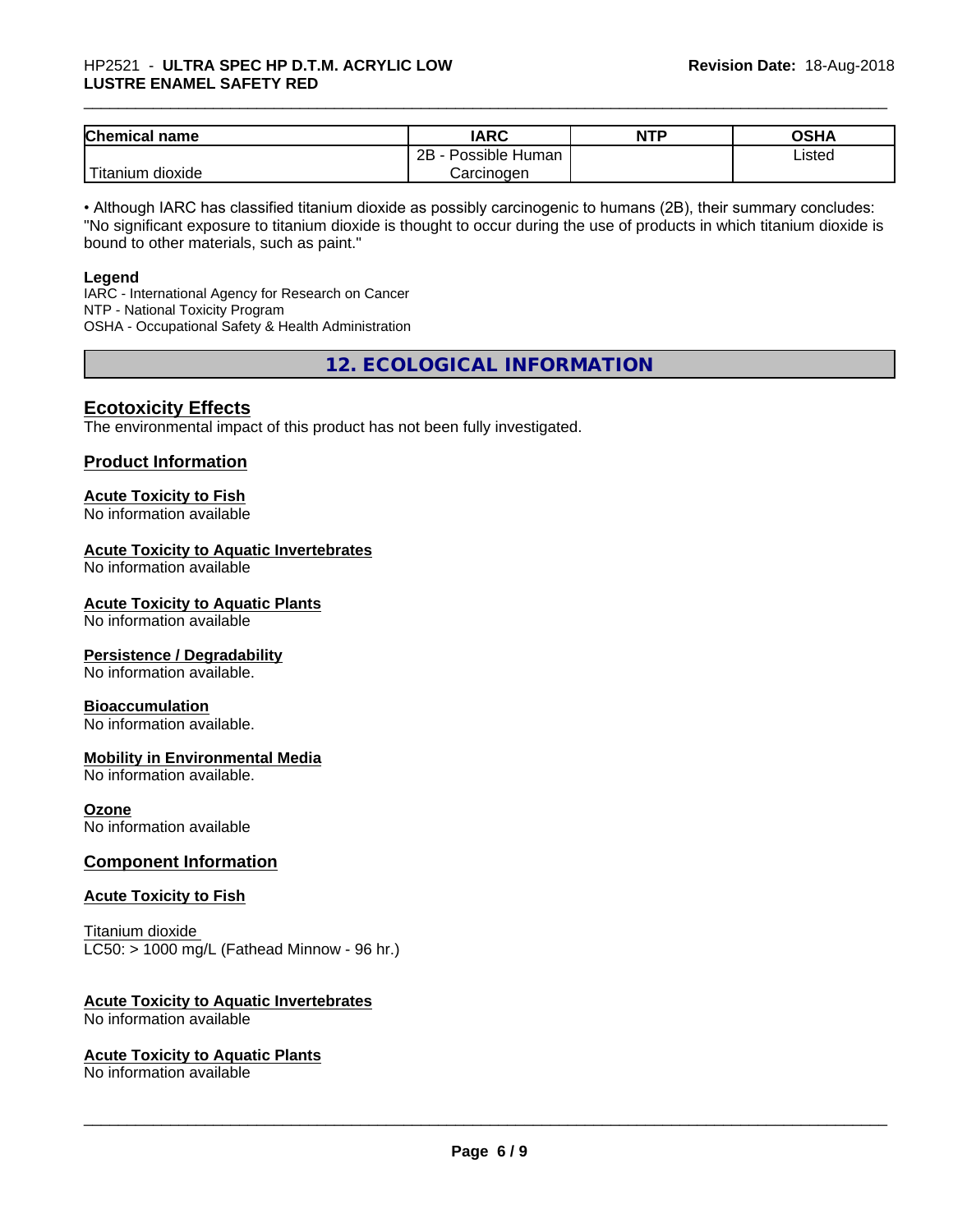|                              | 13. DISPOSAL CONSIDERATIONS                                                                                                                                                                                               |
|------------------------------|---------------------------------------------------------------------------------------------------------------------------------------------------------------------------------------------------------------------------|
| <b>Waste Disposal Method</b> | Dispose of in accordance with federal, state, and local regulations. Local<br>requirements may vary, consult your sanitation department or state-designated<br>environmental protection agency for more disposal options. |
|                              | 14. TRANSPORT INFORMATION                                                                                                                                                                                                 |
| <b>DOT</b>                   | Not regulated                                                                                                                                                                                                             |
| <b>ICAO/IATA</b>             | Not regulated                                                                                                                                                                                                             |
| <b>IMDG / IMO</b>            | Not regulated                                                                                                                                                                                                             |
|                              | <b>15. REGULATORY INFORMATION</b>                                                                                                                                                                                         |

## **International Inventories**

| <b>TSCA: United States</b> | Yes - All components are listed or exempt. |
|----------------------------|--------------------------------------------|
| <b>DSL: Canada</b>         | Yes - All components are listed or exempt. |

### **Federal Regulations**

| SARA 311/312 hazardous categorization |    |  |
|---------------------------------------|----|--|
| Acute health hazard                   | Nο |  |
| Chronic Health Hazard                 | No |  |
| Fire hazard                           | Nο |  |
| Sudden release of pressure hazard     | Nο |  |
| Reactive Hazard                       | No |  |

#### **SARA 313**

Section 313 of Title III of the Superfund Amendments and Reauthorization Act of 1986 (SARA). This product contains a chemical or chemicals which are subject to the reporting requirements of the Act and Title 40 of the Code of Federal Regulations, Part 372:

| Chemical name  | CAS No.   | Weight-% | <b>CERCLA/SARA 313</b>     |
|----------------|-----------|----------|----------------------------|
|                |           |          | (de minimis concentration) |
| Zinc phosphate | 7779-90-0 |          |                            |

## **Clean Air Act,Section 112 Hazardous Air Pollutants (HAPs) (see 40 CFR 61)**

This product contains the following HAPs:

*None*

### **US State Regulations**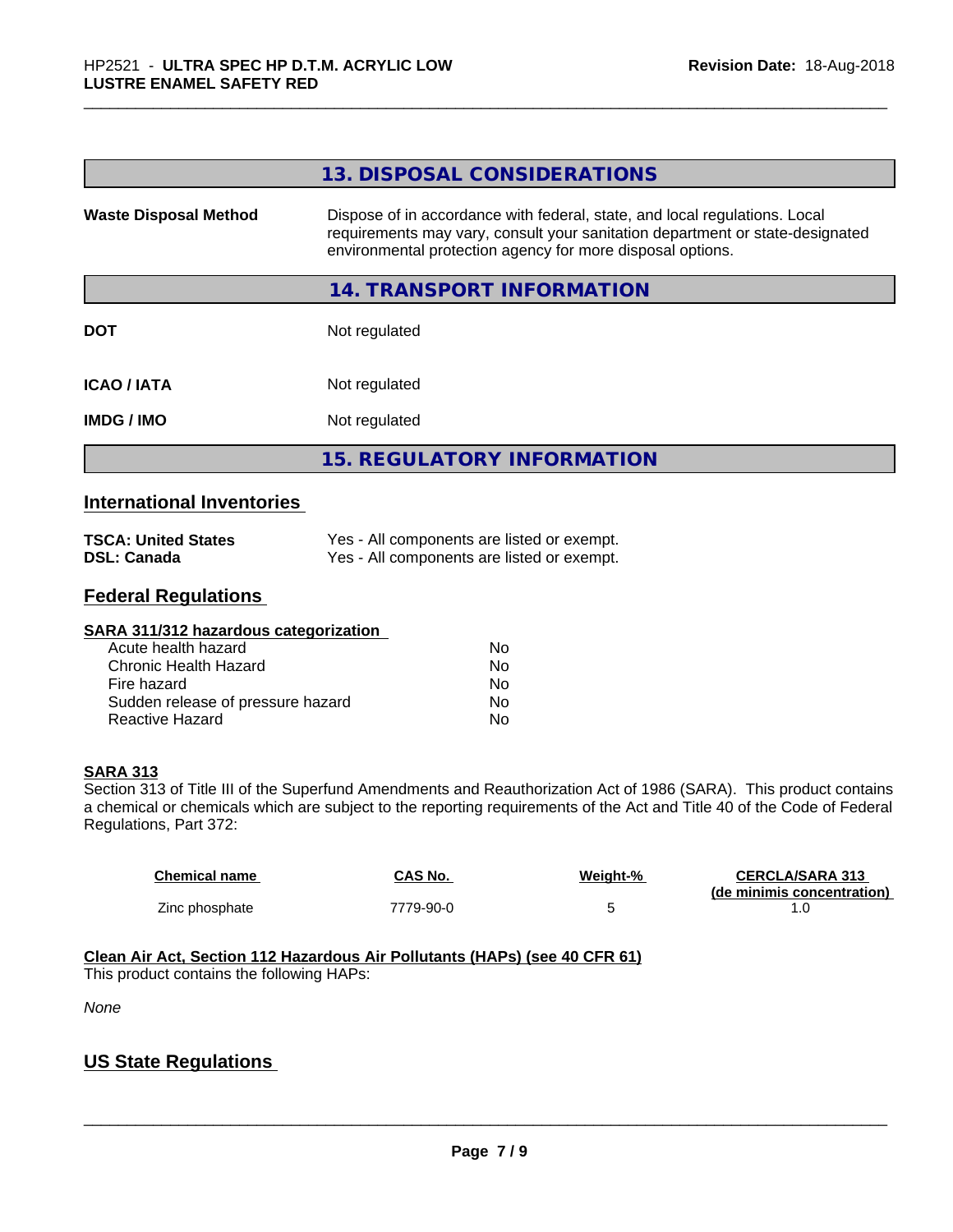#### **California Proposition 65**

## **A** WARNING: Cancer and Reproductive Harm– www.P65warnings.ca.gov

#### **State Right-to-Know**

| $\sim$ 1.<br>$\cdots$<br>.<br>name<br><b>UNEMICA.</b> | Mass<br>-<br>. | <b>Arca</b> u<br><b>Nev</b><br>.IF | /Ivania |
|-------------------------------------------------------|----------------|------------------------------------|---------|
| - -<br>∠inc<br>าosphate<br>nnr                        |                |                                    |         |

#### **Legend**

X - Listed

| <b>16. OTHER INFORMATION</b>                                                                                                                          |                                                    |                                                                            |                      |                                                                                                                                                 |
|-------------------------------------------------------------------------------------------------------------------------------------------------------|----------------------------------------------------|----------------------------------------------------------------------------|----------------------|-------------------------------------------------------------------------------------------------------------------------------------------------|
| HMIS ·                                                                                                                                                | Health: 1                                          | <b>Flammability: 0</b>                                                     | <b>Reactivity: 0</b> | $PPE: -$                                                                                                                                        |
| <b>HMIS Legend</b><br>0 - Minimal Hazard<br>1 - Slight Hazard<br>2 - Moderate Hazard<br>3 - Serious Hazard<br>4 - Severe Hazard<br>* - Chronic Hazard | present under the actual normal conditions of use. | X - Consult your supervisor or S.O.P. for "Special" handling instructions. |                      | Note: The PPE rating has intentionally been left blank. Choose appropriate PPE that will protect employees from the hazards the material will   |
|                                                                                                                                                       |                                                    |                                                                            |                      | Caution: HMIS® ratings are based on a 0-4 rating scale, with 0 representing minimal hazards or risks, and 4 representing significant hazards or |

*risks. Although HMISÒ ratings are not required on MSDSs under 29 CFR 1910.1200, the preparer, has chosen to provide them. HMISÒ ratings are to be used only in conjunction with a fully implemented HMISÒ program by workers who have received appropriate HMISÒ training. HMISÒ is a registered trade and service mark of the NPCA. HMISÒ materials may be purchased exclusively from J. J. Keller (800) 327-6868.*

 **WARNING!** If you scrape, sand, or remove old paint, you may release lead dust. LEAD IS TOXIC. EXPOSURE TO LEAD DUST CAN CAUSE SERIOUS ILLNESS, SUCH AS BRAIN DAMAGE, ESPECIALLY IN CHILDREN. PREGNANT WOMEN SHOULD ALSO AVOID EXPOSURE.Wear a NIOSH approved respirator to control lead exposure. Clean up carefully with a HEPA vacuum and a wet mop. Before you start, find out how to protect yourself and your family by contacting the National Lead Information Hotline at 1-800-424-LEAD or log on to www.epa.gov/lead.

| <b>Prepared By</b>      | <b>Product Stewardship Department</b><br>Benjamin Moore & Co.<br>101 Paragon Drive<br>Montvale, NJ 07645<br>800-225-5554 |
|-------------------------|--------------------------------------------------------------------------------------------------------------------------|
| <b>Revision Date:</b>   | 18-Aug-2018                                                                                                              |
| <b>Revision Summary</b> | Not available                                                                                                            |

#### Disclaimer

The information contained herein is presented in good faith and believed to be accurate as of the effective date shown